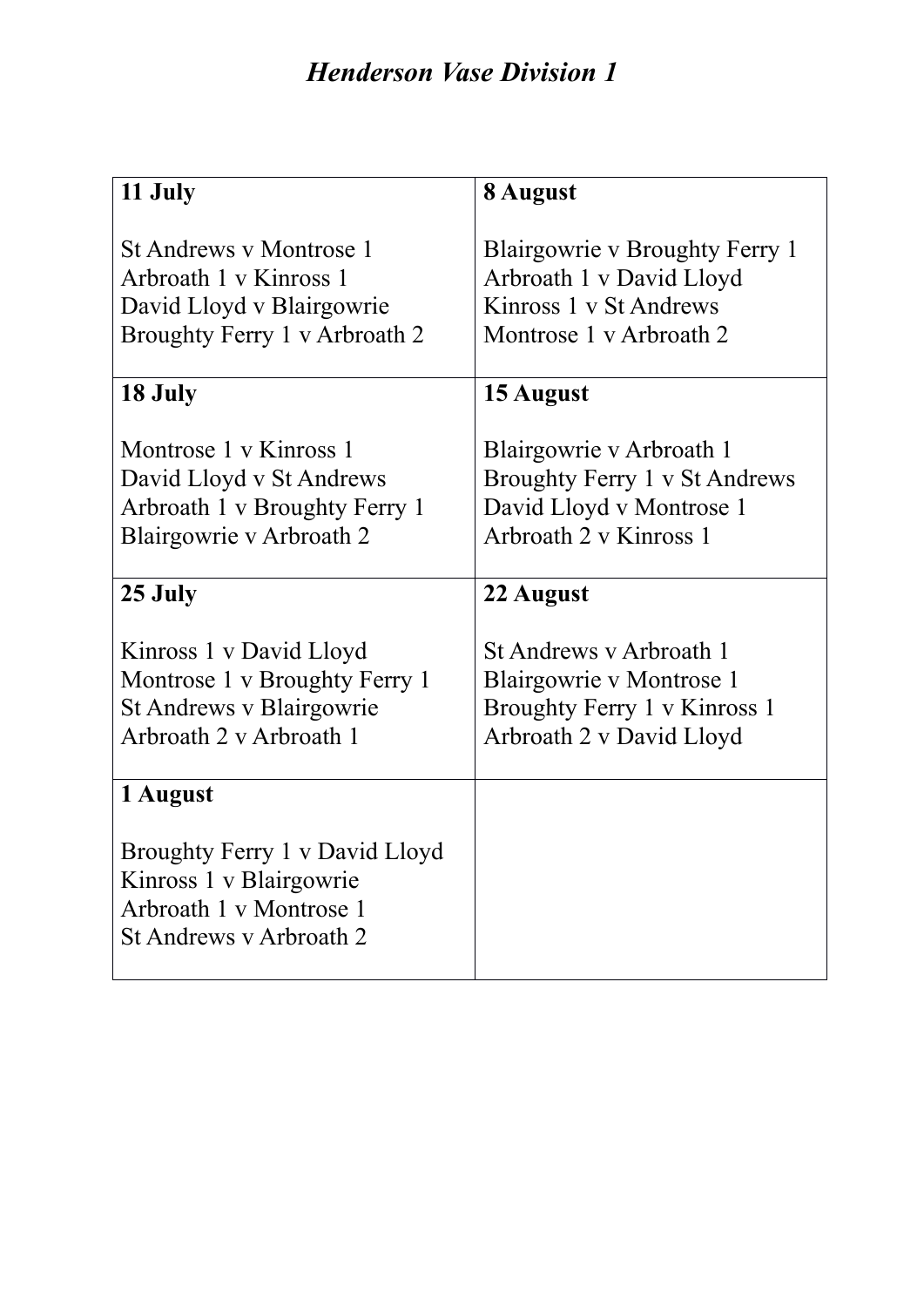*\*2 Court Club, take 3 couples (see rules) WANT 1 home venue is Newport Courts*

| 11 July                                                                                                | 8 August                                                                                        |
|--------------------------------------------------------------------------------------------------------|-------------------------------------------------------------------------------------------------|
| West End 1 v Kinnoull 1<br><b>Anstruther y Forthill</b><br>*Falkland 1 v Duffus<br>Montrose 2 v WANT 1 | Duffus y Montrose 2<br>Anstruther y Falkland 1<br>Forthill v West End 1<br>Kinnoull 1 v WANT 1  |
| 18 July                                                                                                | 15 August                                                                                       |
| Kinnoull 1 v Forthill<br>*Falkland 1 v West End 1<br><b>Anstruther v Montrose 2</b><br>Duffus v WANT 1 | Duffus y Anstruther<br>Montrose 2 v West End 1<br>*Falkland 1 v Kinnoull 1<br>WANT 1 v Forthill |
| 25 July                                                                                                | 22 August                                                                                       |
| Forthill v Falkland 1<br>Kinnoull 1 v Montrose 2<br>West End 1 v Duffus<br>WANT 1 v Anstruther         | Anstruther v West End 1<br>Duffus y Kinnoull 1<br>Montrose 2 v Forthill<br>WANT 1 v Falkland 1  |
| 1 August                                                                                               |                                                                                                 |
| Montrose 2 v Falkland 1<br>Forthill v Duffus<br>Kinnoull 1 v Anstruther<br>West End 1 v WANT 1         |                                                                                                 |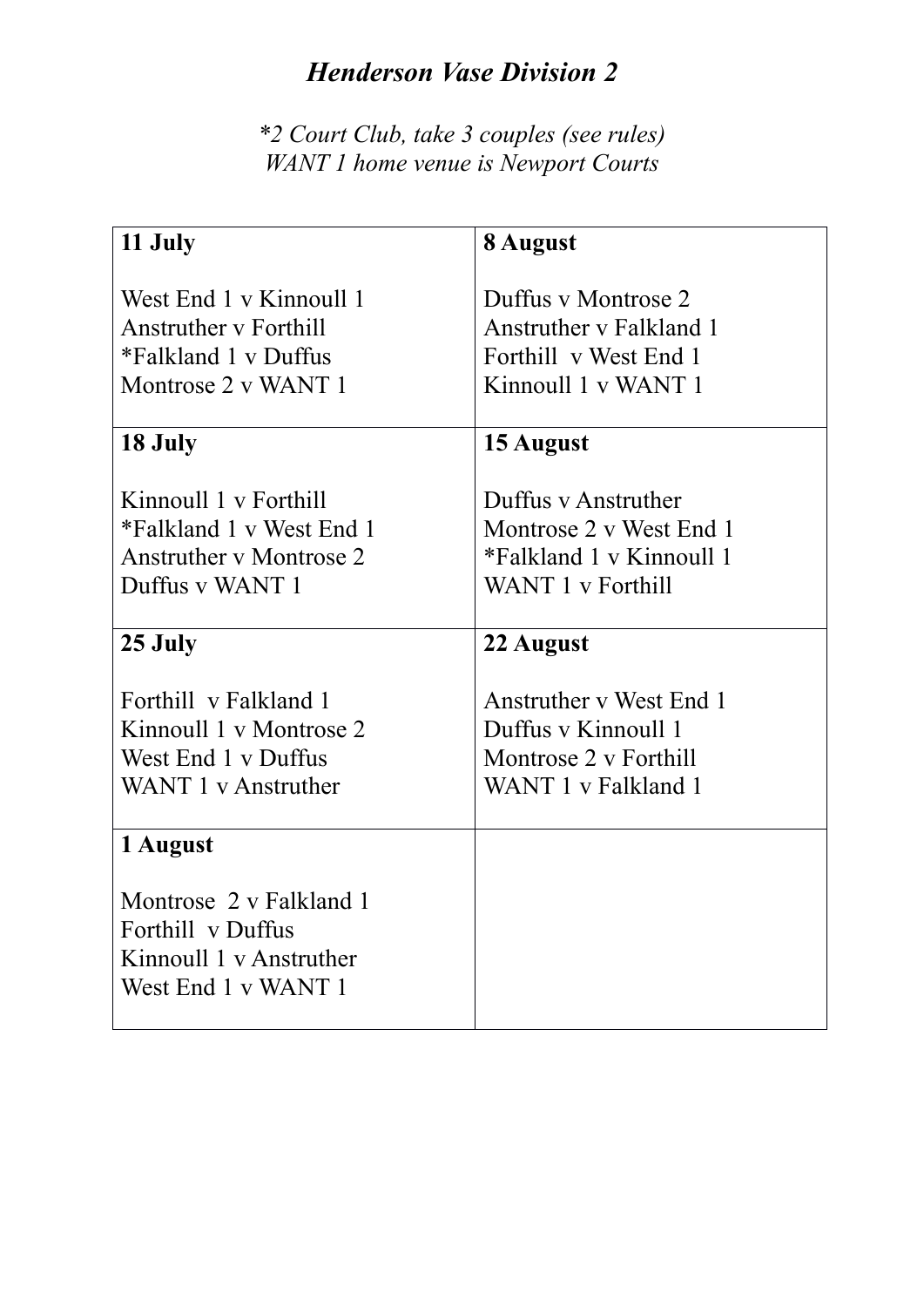#### *WANT 2 home venue is Wormit #Please arrange to play on an alternative evening*

| 11 July                                                                                    | 8 August                                                                                     |
|--------------------------------------------------------------------------------------------|----------------------------------------------------------------------------------------------|
| Lundin Sports 1 v WANT 2<br>Kinross 2 v Montrose 3<br>Scone v Broughty Ferry 2             | WANT 2 v Kinross 2<br>Bro'ty Ferry 2 v Lundin Sports 1<br>Montrose 3 v Scone                 |
| 18 July                                                                                    | 15 August                                                                                    |
| Montrose 3 v Lundin Sports 1<br>Scone y Kinross 2<br>WANT 2 v Broughty Ferry 2             | No 1 team in standings v No 4<br>No 2 team in standings v No 3<br>Winners will win promotion |
| 25 July                                                                                    | 22 August                                                                                    |
| Montrose 3 v WANT 2<br>Lundin Sports 1 v Scone<br>Broughty Ferry 2 v Kinross 2<br>1 August | Winner of No $1/No 4v$<br>Winner of No $2/N0$ 3<br>Winner will be division winners           |
| Scone v WANT 2<br>#Kinross 2 v Lundin Sports 1<br>Broughty Ferry 2 v Montrose 3            |                                                                                              |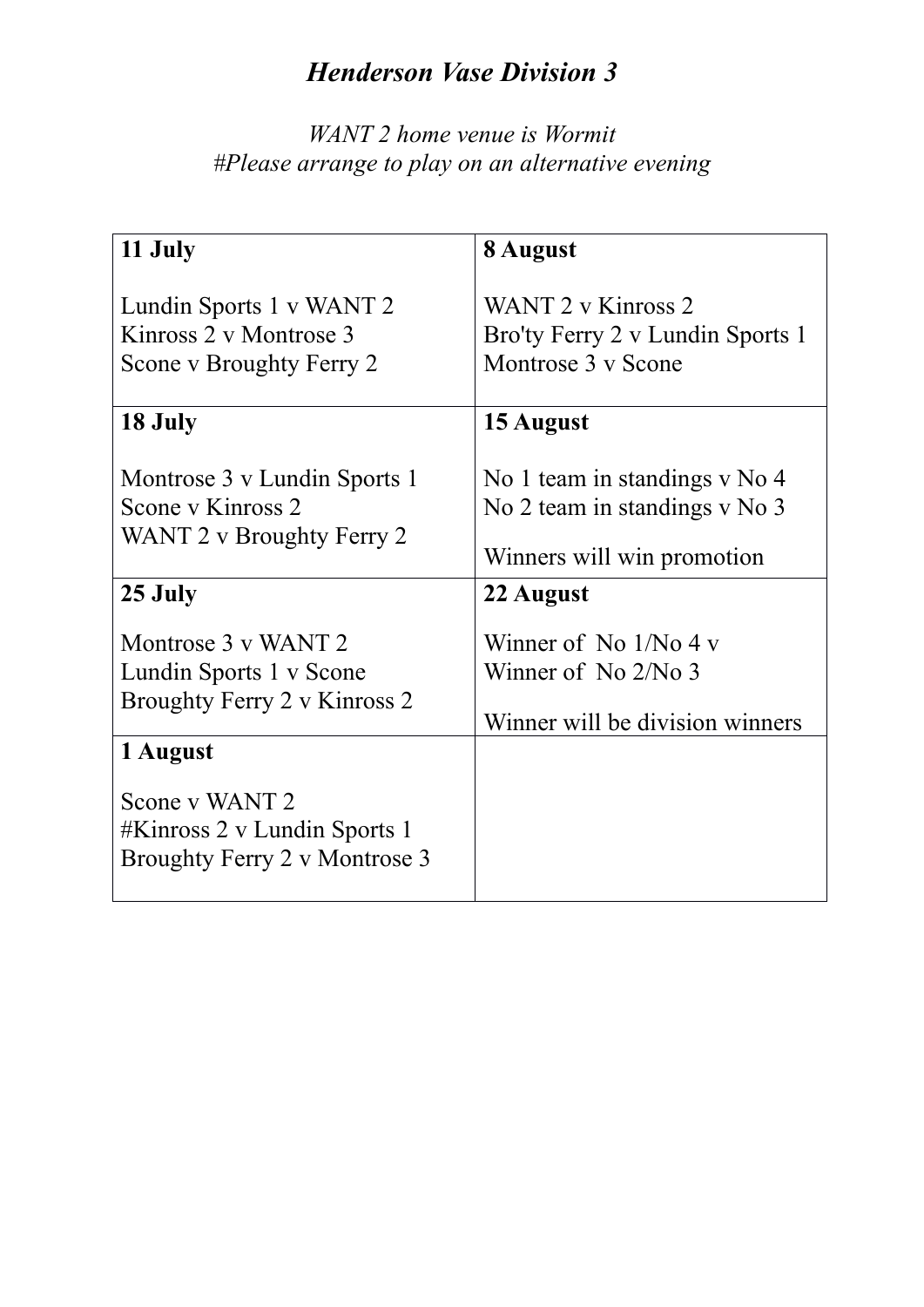*#Please arrange to play on an alternative evening !!Glenrothes has access to venue from 6-9pm only. Please arrive promptly*

| 11 July                                                                                                                                                        | 8 August                                                                                                  |
|----------------------------------------------------------------------------------------------------------------------------------------------------------------|-----------------------------------------------------------------------------------------------------------|
| Kinnoull 2 v Glenrothes<br>Montrose 4 v West End 2<br>Perth 1 v Lundin Sports 2                                                                                | !!Glenrothes y Montrose 4<br>#Kinnoull $2 \text{ v}$ Perth 1<br>Lundin Sports 2 v West End 2              |
| 18 July                                                                                                                                                        | 15 August                                                                                                 |
| West End 2 v Kinnoull 2<br>Lundin Sports 2 v Montrose 4<br>Perth 1 v Glenrothes                                                                                | No 1 team in standings v No 4<br>No 2 team in standings v No 3<br>Winners will win promotion              |
| 25 July                                                                                                                                                        | 22 August                                                                                                 |
| $\#West$ End 2 v Glenrothes<br>#Kinnoull 2 v Lundin Sports 2<br>Perth 1 v Montrose 4<br>1 August<br>!! Glenrothes v Lundin Sports 2<br>Montrose 4 v Kinnoull 2 | Winner of No $1/N_0$ 4 v<br>Winner of $\mathrm{No}$ 2/ $\mathrm{No}$ 3<br>Winner will be division winners |
| #West End 2 v Perth 1                                                                                                                                          |                                                                                                           |